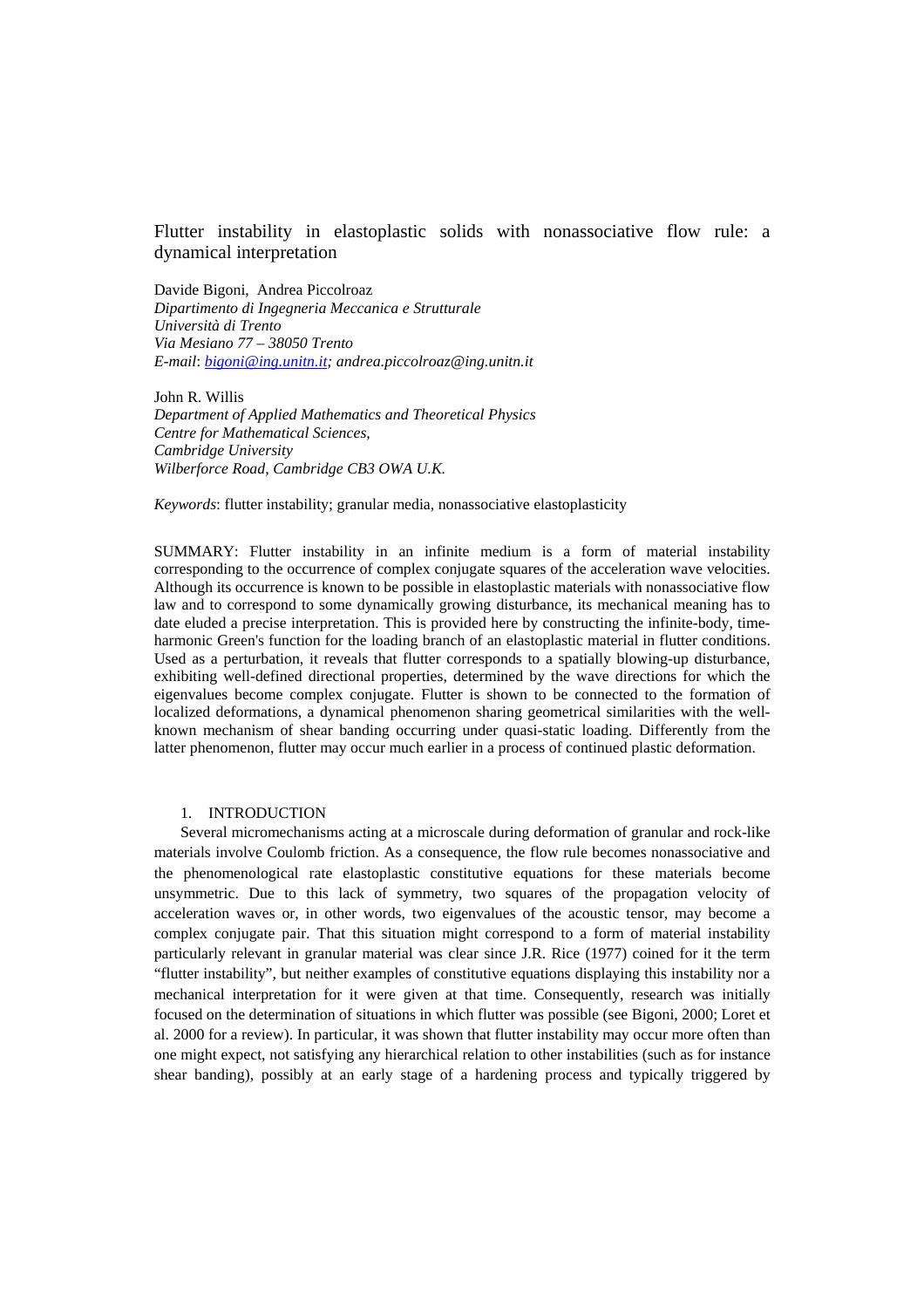noncoaxiality (of the flow rule or induced by elastic or plastic anisotropy). However, the problem of finding a mechanical interpretation for the instability remained almost completely unexplored (with the exceptions of Bigoni and Willis, 1992 and Simões, 1997). This has been a major problem retarding further progress in research since, though generically believed to correspond to a dynamically growing disturbance, only the knowledge of the precise mechanical features of the instability can permit its identification for real materials.

To shed light on this problem, a perturbative approach is developed, following the methodology proposed by Bigoni and Capuani (2002; 2005) to investigate shear banding and other forms of material instabilities. In more detail, the analysis is limited to the loading branch [see Bigoni and Petryk (2002) for a discussion on this delicate assumption] of an elastoplastic constitutive operator (taken from Bigoni and Petryk, 2002) embodying features typical of the behaviour of granular materials and capable of exhibiting flutter instability. An infinite body is considered made up of this material, homogeneously and quasi-statically deformed in two dimensions (plane strain or generalized plane stress). For this configuration, a time-harmonic Green's function is found, representing the first Green's function obtained for a nonsymmetric constitutive equation [A quasi-static Green's function for unsymmetric constitutive equation has been developed by Bertoldi et al. (2005), but this is unsuitable for flutter anaylses, since this instability is essentially dynamic and thus remains unrevealed under the quasi-static assumption. In addition, Bertoldi et al. (2005) also derive boundary integral equations under the unsymmetric constitutive assumption, which are shown to possess certain typical features although not directly connected to the present discussion]. The Green's function is employed to form a pulsating dipole (two equal and opposite forces having a magnitude varying sinusoidally with time) to be used as a dynamic perturbation revealing effects of flutter.

Results demonstrate the following features of flutter instability *occurring in a material for which the tangent constitutive operator is positive definite* (so that negative second-order work and shear bands are excluded at the considered stress level).

- i. Differently from shear bands, becoming already evident when the boundary of the region of ellipticity is approached from its interior (Bigoni and Capuani, 2002; 2005), flutter instability remains undetected while the eigenvalues of the acoustic tensor lie in the real range, appearing only after two real eigenvalues have coalesced and then become a complex conjugate pair;
- ii. flutter instability corresponds to a disturbance blowing-up in space from the perturbing dipole and *self-organizing along well-defined plane waves*.
- iii. the normals to the above plane waves lie within the fan of directions corresponding to flutter and have been found to have an inclination remarkably different from that corresponding to shear bands, occurring later in the hardening process.

It should be noted that the blow-up found in our solution will occur rapidly and nonlinearities neglected in our analysis (such as for instance the possibility of elastic unloading and plastic reloading) may soon become important, possibly changing the overall mechanical response. However, our results suggest that flutter instability should induce a layering in an initially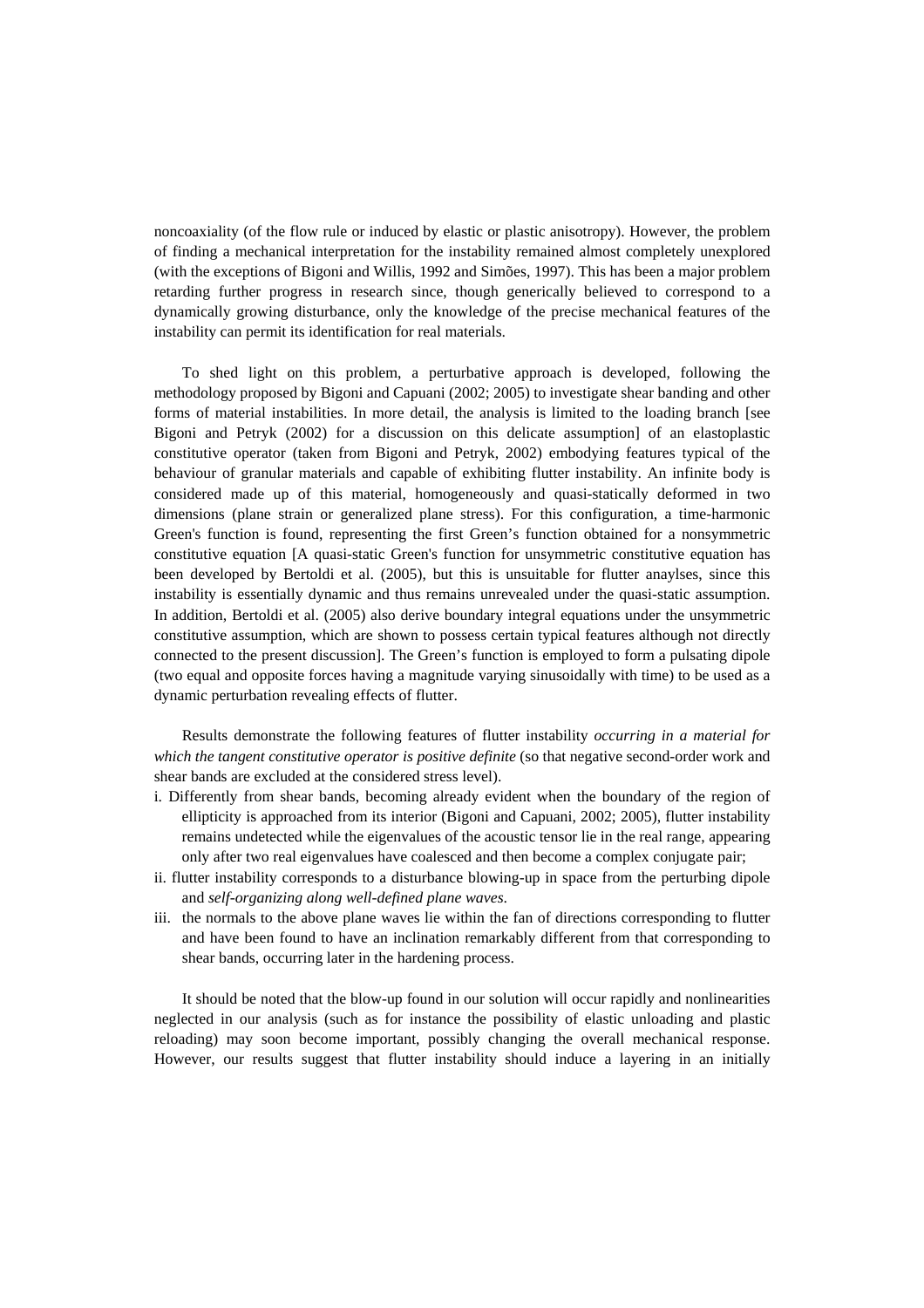homogeneous material, inducing a localization of strain in a form somehow similar −though occurring much earlier in a hardening process− to that pertaining to shear bands occurring in a dynamical context (Bigoni and Capuani, 2005). Our hope is that this feature revealed by our results has now been made accessible to experimental investigation.

#### 2. THE OCCURRENCE OF FLUTTER

The occurrence of flutter instability is analyzed for the constitutive model presented in Bigoni and Petryk (2002); see also Bigoni and Loret (1999). For a given set of constitutive parameters, it is possible to study flutter for all the propagation directions **n** while varying the plastic modulus *H* /µ, by use of inequalities obtained by Bigoni and Loret (1999). Therefore, the ranges in which flutter occurs can be plotted in the plane  $H/\mu$  versus  $\theta_n$ , where the latter defines the direction of **n**. Restricting the analysis to the infinitesimal theory, analyses have been performed assuming different values of the Lode parameter  $\theta_L = \{60^\circ, 30^\circ, 0^\circ, -30^\circ, -60^\circ\}$  in the deviatoric stress space, as shown in Fig. 1.



Fig. 1 Stress directions in the deviatoric plane, defined by the Lode angle, considered for flutter analysis

Results are reported in Figs. 2 and 3, the latter giving more detail for four of the cases reported in the former figure. Different stress paths defined by the values of the Lode angle reported in Fig. 1 are considered for different anisotropy inclination  $\vartheta_{\sigma}$  (see Bigoni and Loret, 1999 or Bigoni and Petryk, 2002 for a definition) in Fig. 2 at given values of values of pressure sensitivity and dilatancy parameters, respectively,  $\psi = 30^{\circ}$  and  $\chi = 0^{\circ}$  (Bigoni and Loret, 1999 or Bigoni and Petryk, 2002). In the graphs reported in Figs. 2 and 3, the closed contours denote regions where flutter occurs in the plane defined by the normalized critical plastic modulus  $H/\mu$  and the inclination of propagation direction  $\vartheta_n$ .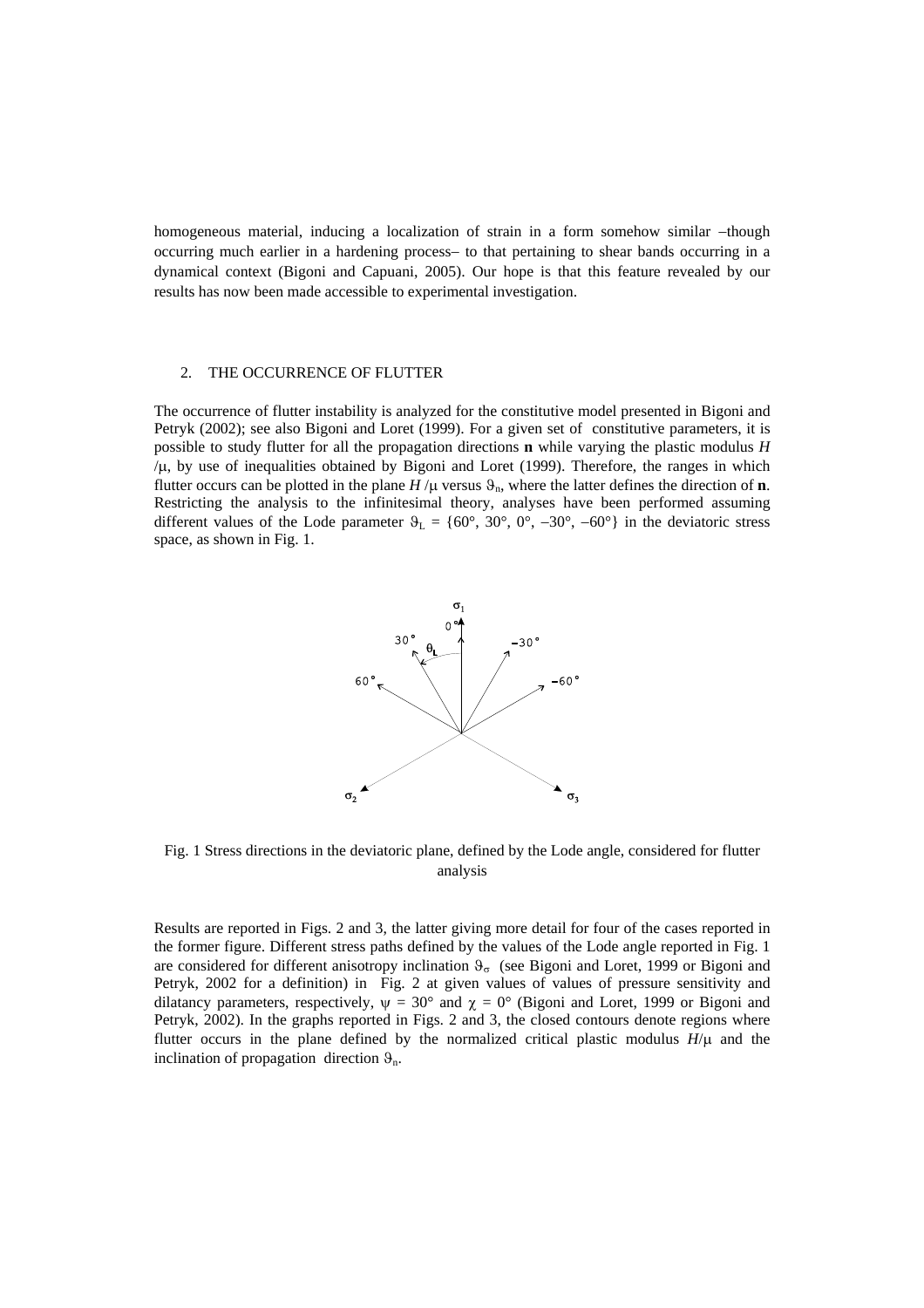

Fig. 2 Regions of flutter instability (occurring for internal points) in the  $H/\mu$  vs.  $\vartheta_n$  plane, for the stress paths shown in Fig. 1 at various anisotropy inclinations  $\theta_{\sigma}$ .

Four details of Fig. 2 are reported in Fig. 3, where  $\lambda / \mu = 1$  (elastic moduli playing a role similar to the usual Lamé constants),  $\hat{b} = 80^{\circ}$  (Bigoni and Loret, 1999 or Bigoni and Petryk, 2002),  $\psi = 30^{\circ}$  and  $\chi = 0^{\circ}$ , as in Fig. 2. The six regions in Fig. 3 correspond to the four cases:

| $\theta_L = 0^\circ$ and $\theta_\sigma = 15^\circ$            | $(Case 1)$ , |
|----------------------------------------------------------------|--------------|
| $\theta_{\rm L} = \theta_{\rm g} = 30^{\circ}$                 | $(Case 2)$ , |
| $\theta_L = 0^\circ$ and $\theta_\sigma = 45^\circ$            | $(Case 3)$ , |
| $\theta_{\rm I} = 0^{\circ}$ and $\theta_{\rm g} = 60^{\circ}$ | $(Case 4)$ . |

With reference to the Cases 1,2,3 and 4, detailed in Fig. 3, we note that the critical values of hardening modulus for loss of positive definiteness of the constitutive operator  $H_{cr}^{PD}$  and for loss of ellipticity  $H_c^E$  permitting shear bands with normal inclined at  $\vartheta_{nE}$  are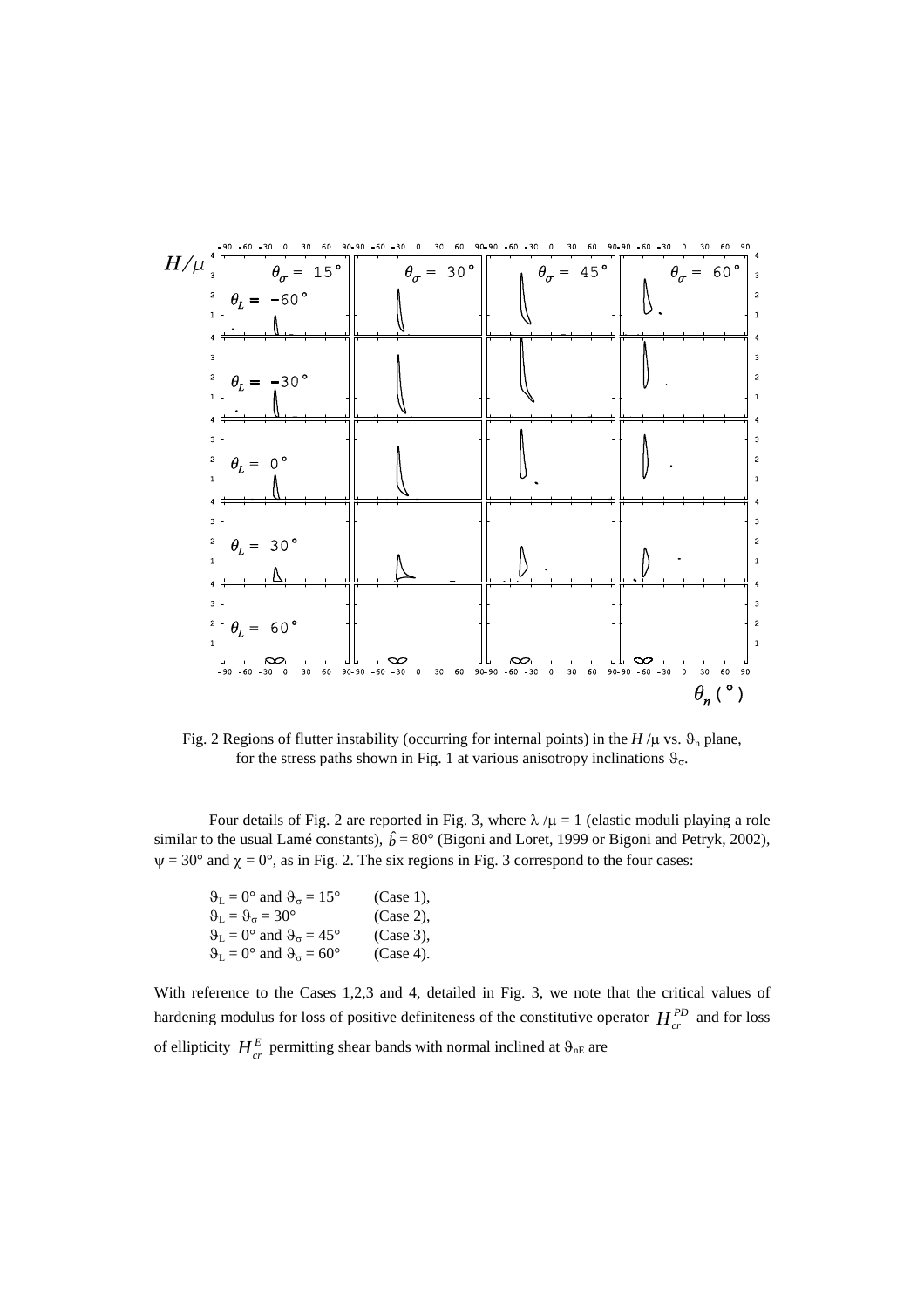Case 1: 
$$
H_{cr}^{PD}/\mu = 0.42
$$
,  $H_{cr}^{E}/\mu = 0.19$ ,  $\vartheta_{nE} = -28.0^{\circ}$   
\nCase 2:  $H_{cr}^{PD}/\mu = 1.22$ ,  $H_{cr}^{E}/\mu = 0.18$ ,  $\vartheta_{nE} = -16.4^{\circ}$   
\nCase 3:  $H_{cr}^{PD}/\mu = 1.03$ ,  $H_{cr}^{E}/\mu = 0.74$ ,  $\vartheta_{nE} = -32.0^{\circ}$  (1)  
\nCase 4:  $H_{cr}^{PD}/\mu = 1.81$ ,  $H_{cr}^{E}/\mu = 1.57$ ,  $\vartheta_{nE} = -33.9^{\circ}$ 

so that in all cases flutter may initiate when the constitutive operator is positive definite (therefore at an early stage of a deformation process) and may extend in a region possibly involving loss of ellipticity.

Note that thresholds (1) have been graphically represented in Fig, 3, where light grey regions correspond to regions where flutter may occur with the constitutive operator still positive definite, while in the dark grey regions ellipticity is lost (horizontal lines marking ellipticity loss are denoted with "E (case i)", where  $i = 1,..,4$  stands for the number of the relevant Case). In the same figure, three black spots and a white spot (referred to Case 2) indicate the inclinations of shear bands at first loss of ellipticity. Note that the small flutter regions of cases 3 and 4 are beyond the positive definiteness threshold, but still in the elliptic region.

It may be important to remark that *the initial inclinations of propagation normals for flutter and shear bands are unrelated and result remarkably different*.

From the above analysis it can be deduced that the constitutive model allows one to approach flutter starting from a well-behaved state. Moreover, it may be interesting to note from Fig. 3 that there are overlapping regions corresponding to different stress states (Cases 1 and 2). In these zones the flutter may have identical characteristics even if the stress state is different.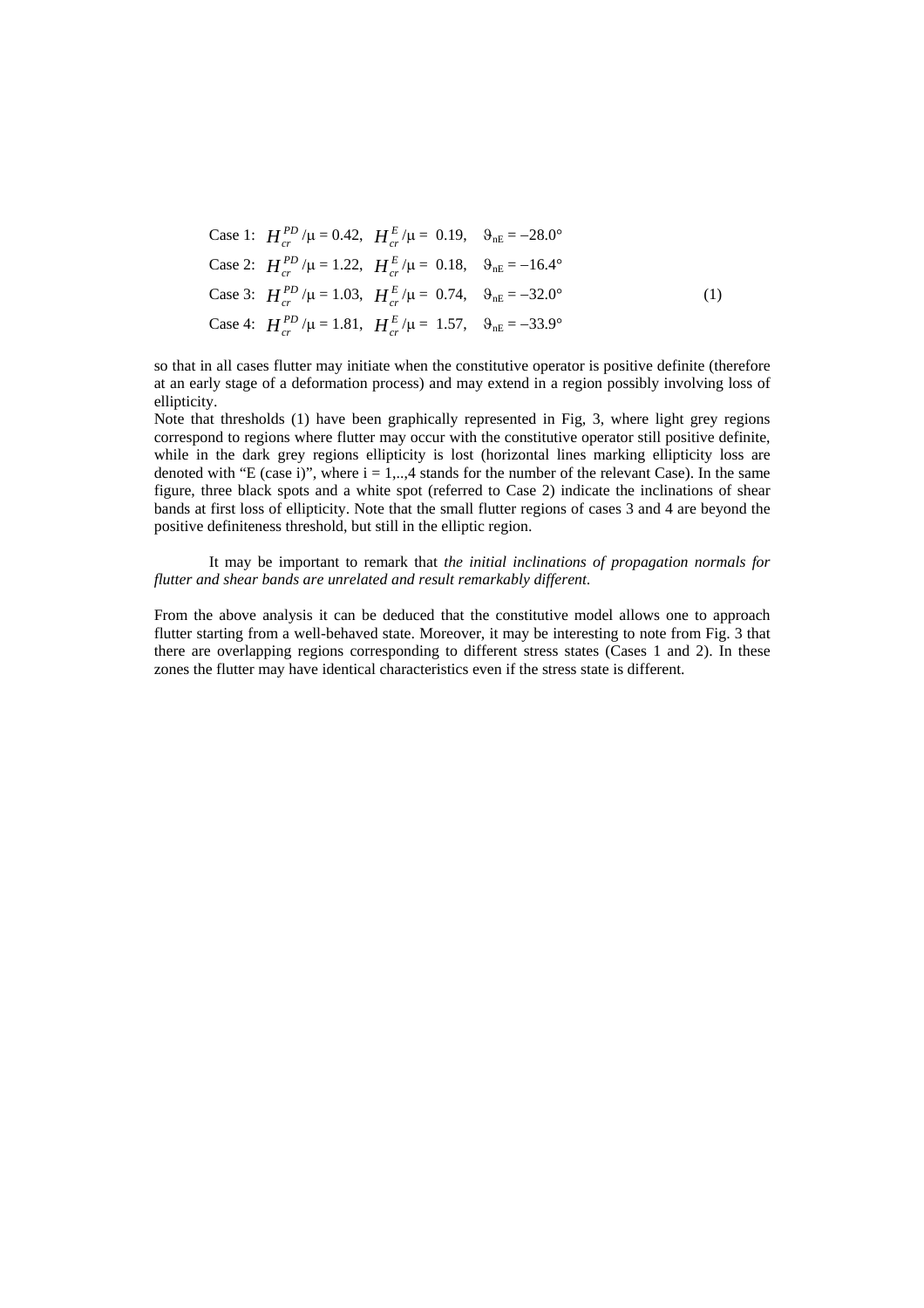

Fig. 3 Regions of flutter instability (occurring for internal points) in the  $H/\mu$  vs.  $\vartheta_n$  plane, for the stress paths shown in Fig. 1 at various anisotropy inclinations  $\vartheta_{\sigma}$ . The regions of positive definiteness of the constitutive operator are marked in light grey, while (E) denotes loss of ellipticity into shear bands (regions shaded in dark grey) inclined at  $\vartheta_{nE}(i)$ , where i=1,..,4 denotes the relevant Case, see (1).

## 3. THE DYNAMIC TIME-HARMONIC GREEN'S FUNTION FOR GENERAL NONSYMMETRIC CONSTITUTIVE EQUATIONS

An initial static homogeneous deformation of an infinite body is considered, satisfying equilibrium in terms of first Piola-Kirchhoff stress and taken as the reference state in an updated Lagrangian formulation. A dynamic perturbation is superimposed upon this state, defined by an incremental displacement **u** satisfying the equations of incremental motion, written with reference to the constitutive equation employed by Bigoni and Petryk (2002), in which "dots" over symbols are to be interpreted now as incremental quantities rather than rates. Thus

$$
C_{ijkl} u_{k,lj} + f_i = \rho u_{i,tt}
$$
\n<sup>(2)</sup>

where ,*t* denotes material time derivative and  $f_i$  and  $\rho$  are the incremental body forces and the mass density, respectively. Equations (2) look like ordinary elastodynamics, except that C*ijkl* has neither the usual major nor the minor symmetries. Note that tensor C*ijkl* can be identified (and will be in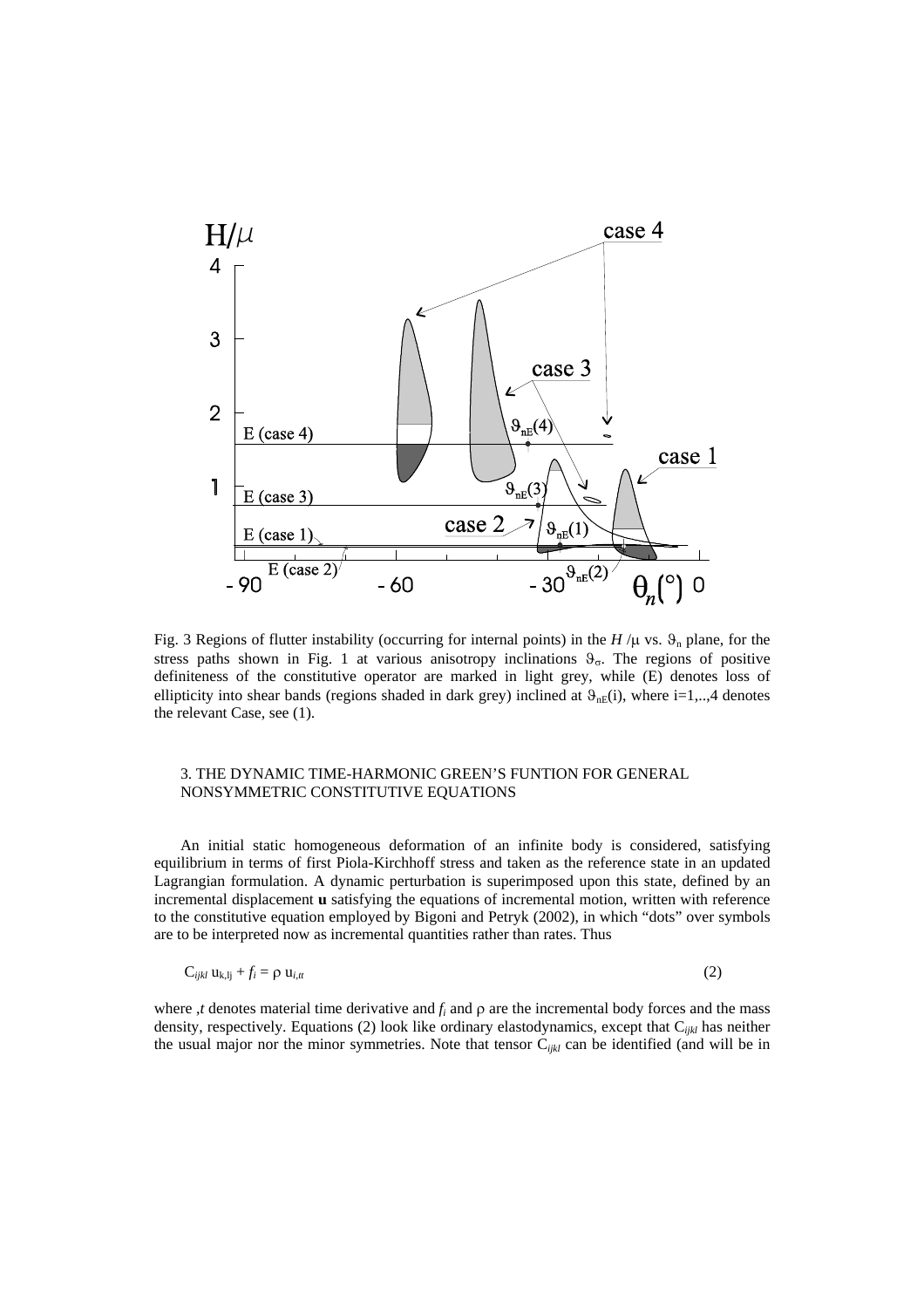the examples) with that provided by Bigoni and Petryk (2002), but can also be thought completely arbitrary in the following.

To investigate the properties of eqn. (2), outside and inside the flutter region we follow the Bigoni and Capuani (2005) approach, based on the determination of the dynamic Green's function, sought for simplicity under the time-harmonic assumption

$$
\mathbf{u}(\mathbf{x}, t) = \hat{\mathbf{u}}(\mathbf{x}) e^{-i \omega t}, \quad \mathbf{f}(\mathbf{x}, t) = \hat{\mathbf{f}}(\mathbf{x}) e^{-i \omega t}, \tag{3}
$$

where  $\omega$  is the circular frequency and *t* and **x** denote time and space variables, respectively, so that the time dependence can be removed from eqn. (2) and consequently

$$
C_{ijkl}\,\hat{u}_{k,ij} + \rho\,\omega^2\,\hat{u}_i + \hat{f}_i = 0\,. \tag{4}
$$

The Green's tensor  $G_{ip}(\mathbf{x})$  is obtained by solving eqn. (4) under the hypothesis  $\hat{f}_i = \delta_{ip} \, \delta(\mathbf{x})$ , with δ(**x**) denoting the Dirac delta. In order to approach the flutter condition, we exploit a plane strain deformation analysis, in which only two relevant components of the Green's function appear.

The Green's function is determined employing a Radon transform technique, as proposed by Willis (1991). In particular, having introduced polar coordinates (so that the position vector **x** has modulus  $r = |x|$  and is inclined at angle 9 to the  $x_1$ −axis), the two-dimensional, time-harmonic Green's function corresponding to a generic, completely non-symmetric constitutive (tangent) fourth-order tensor, can be written in the form

$$
\mathbf{G}(\mathbf{x}) = -\frac{1}{4\pi^2}
$$
\n
$$
\sum_{N=1}^{2} \int_{0}^{\pi} \left[ 2\cos(rk_N \mid \cos\alpha \mid) Ci(rk_N \mid \cos\alpha \mid) + 2\sin(rk_N \mid \cos\alpha \mid) Si(rk_N \mid \cos\alpha \mid) - i\pi \cos(rk_N \mid \cos\alpha \mid) \right] \frac{\mathbf{v}_N \otimes \mathbf{w}_N}{\rho c_N^2} d\alpha
$$
\n(5)

where Ci and Si denote the cosin integral and the sin integral functions,  $k_N = \omega/c_N$  and  $c_N$  are the eigenvalues of the acoustic tensor  $A(n)$  (relative to the constitutive incremental tensor) with corresponding left and right eigenvectors  $w_N$  and  $v_N$ , all quantities depending on the propagation inclination **n** (which means on  $\alpha + 9$ ).

### 4. A DYNAMICAL INTERPRETATION OF FLUTTER INSTABILITY

The behaviour of the Green's function, eqn. (5), is analyzed here, outside and inside the flutter region. As a reference, we consider Case 3 shown in Fig. 3, in which the material is subject to the radial stress path corresponding to  $\vartheta_L = 0$  in Fig. 1 and the direction of the axis of elastic symmetry is taken inclined at  $\theta_{\sigma} = 45^{\circ}$  with respect to the principal stress direction  $\mathbf{k}_1$ .

The employed material parameters are  $\lambda/\mu = 1$ ,  $\hat{b} = 80^{\circ}$ ,  $\psi = 30^{\circ}$ , and  $\chi = 0^{\circ}$ . Dimensionless Green's tensor components have been computed for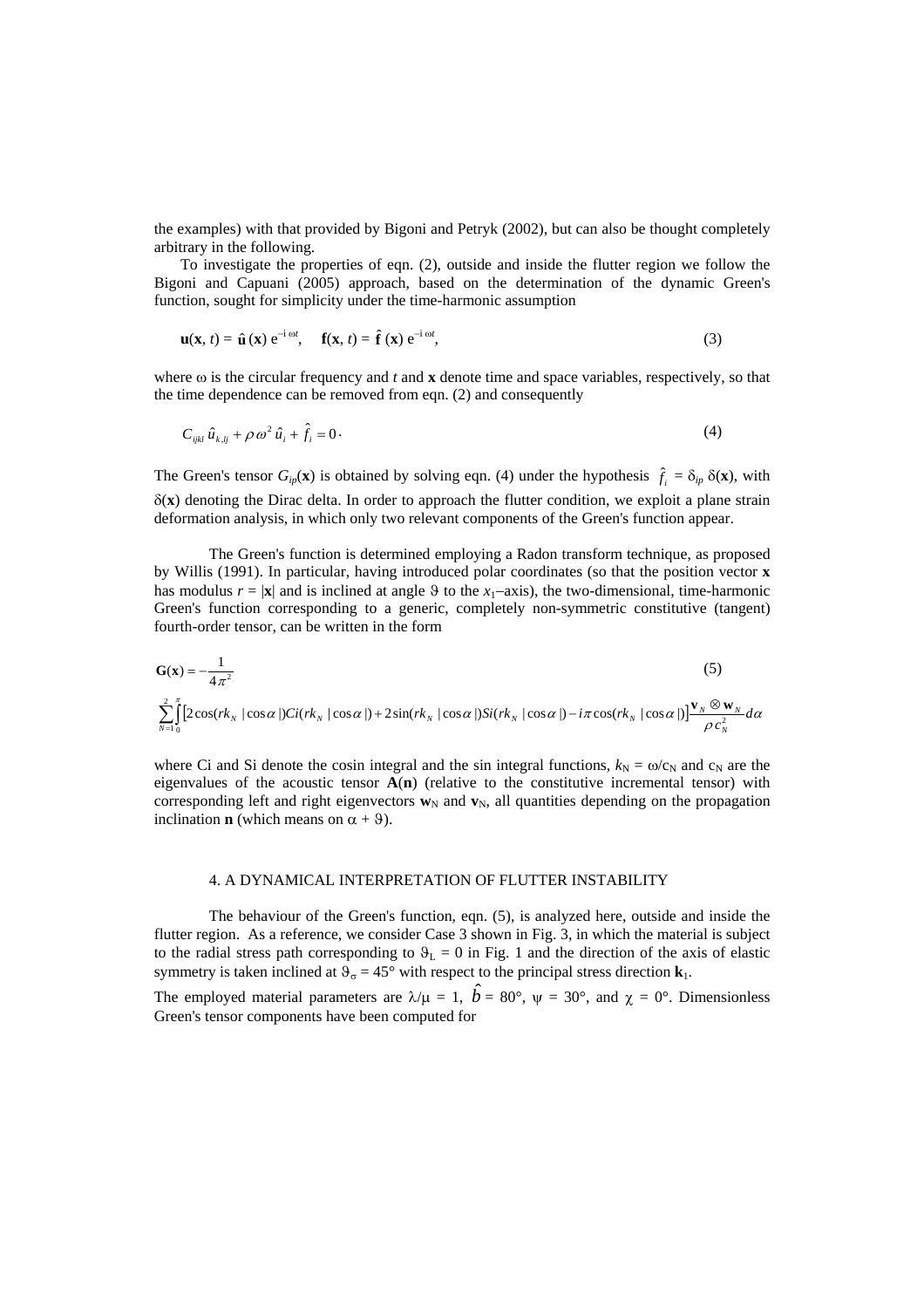$$
\varpi = a \omega \sqrt{\frac{\rho}{\mu}} = 1,
$$

where *a* is a characteristic length, and for several values of the plastic modulus  $H/\mu$ , including the values 3.53 and 1.5. These correspond, respectively, to situations near and inside the flutter region (see Fig. 3), but still in a situation where the second order work is positive definite. The values of the components are plotted in Fig. 4 as functions of the distance from the singularity along a radial line inclined at  $-45^\circ$  with respect to the *x*<sub>1</sub> $-$ axis, normalized through division by *a*.

The real (imaginary) parts of the Green's function components are plotted left (right) in the figure and the plots having been obtained starting from  $x_1 = 1/10$  to exclude the singularity (in the real components of the Green's tensor).

### Commenting the results:

- first, we note from the figure that the Green's tensor is not symmetric (since the acoustic tensor is not), so that  $G_{12} \neq G_{21}$ ;
- second, results referring to values of plastic mudulus *H*/µ higher than 3.53 and up to 7 (not reported here for conciseness) produce curves practically coincident to those pertaining to  $H/\mu$  = 3.53, we can therefore conclude that there is not much difference between the situations in which the material is far from and very near to the flutter region. This feature has been confirmed by us with several calculations (not reported here) and distinguishes flutter from shear banding, the latter becoming already visible when the condition of loss of ellipticity is approached from the interior of the elliptic range (Bigoni and Capuani, 2002; 2005);
- third, a blow-up of the solution with the space variable, clearly visible in all components of the Green's tensor is the characteristic feature of instability inside the flutter region,  $H/\mu = 3.53$ . This blow-up is similar to that evidenced by Bigoni and Willis (1994), but in a constitutive setting including viscosity, which is now absent.

Further exploration of flutter instability requires plotting of incremental displacement maps produced by a pulsating dipole, in a way similar to (Bigoni and Capuani, 2005). This (not reported here for conciseness) reveals the above-determined spatial blow-up corresponds to the formation of deformation patterns exhibiting well-defined directional properties, determined by the wave directions for which the eigenvalues become complex conjugate.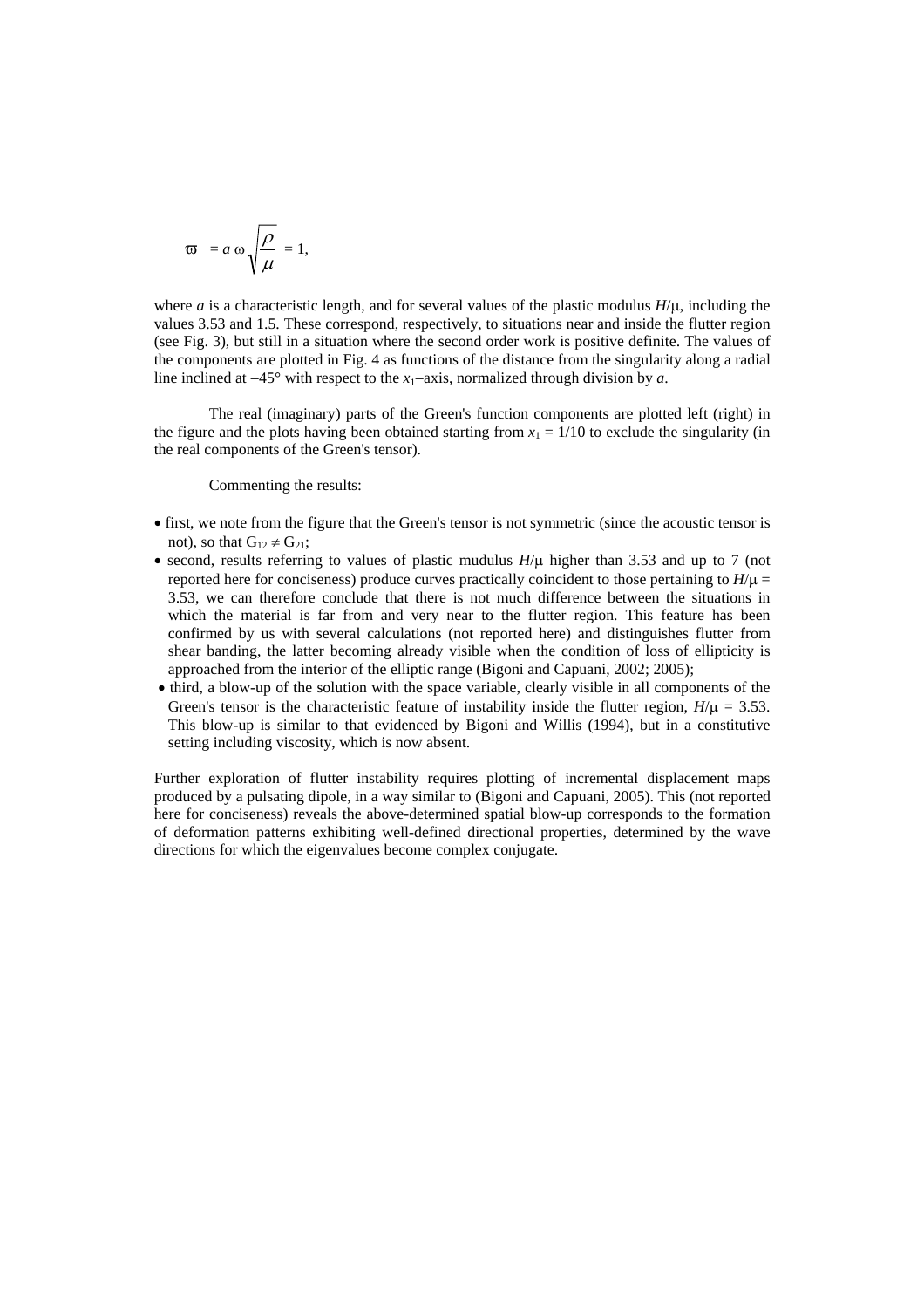

Fig. 4 Dimensionless Green's tensor components (real part left, imaginary part right in the figure) along a radial line inclined at  $-45^\circ$  with respect to the *x*<sub>1</sub> $-$ axis for Case 3 of Fig. 3 and  $\overline{\omega} = 1$ . Two values of the plastic modulus  $H/\mu = \{3.53, 1.5\}$  are considered, corresponding, respectively, to situations near and inside the flutter region. The blow-up of all components of the Green's tensor is evident in the flutter region,  $H/\mu = 1.5$ .

*Acknowledgments* D.B. and A.P. gratefully acknowledge financial support from MURST-Cofin 2004, protocol n. 2004083253\\_002